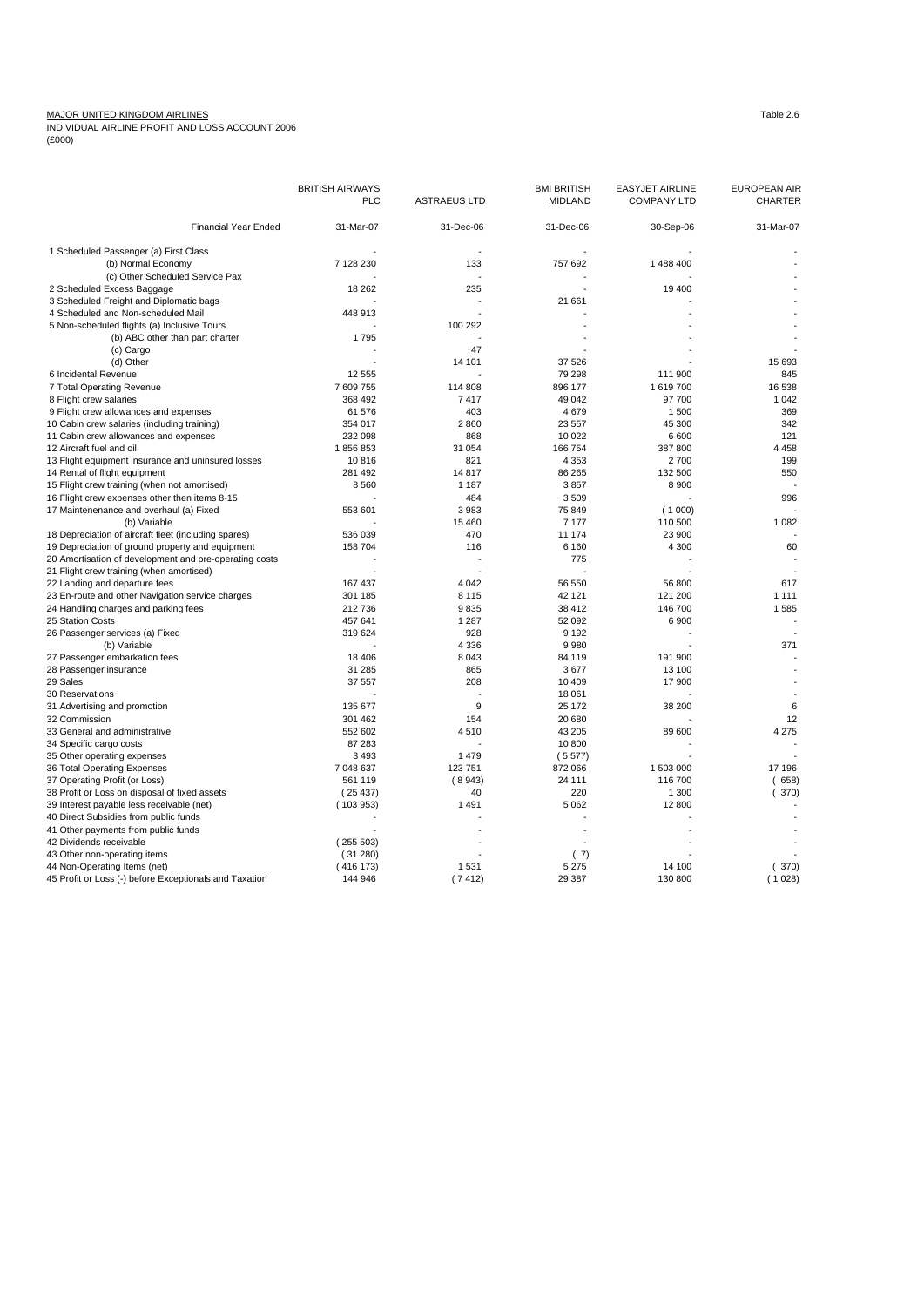# MAJOR UNITED KINGDOM AIRLINES<br><u>INDIVIDUAL AIRLINE PROFIT AND LOSS ACCOUNT 2007</u><br>(£000)

|                                                        | <b>MYTRAVEL</b><br><b>AIRWAYS</b> | <b>THOMAS COOK</b><br><b>AIRLINES LTD</b> | THOMSONFLY LTD | TITAN AIRWAYS LTD | <b>VIRGIN ATLANTIC</b><br><b>AIRWAYS LTD</b> |
|--------------------------------------------------------|-----------------------------------|-------------------------------------------|----------------|-------------------|----------------------------------------------|
| <b>Financial Year Ended</b>                            | 31-Oct-06                         | 31-Oct-06                                 | 31-Dec-06      | 31-Mar-07         | 28-Feb-07                                    |
| 1 Scheduled Passenger (a) First Class                  |                                   |                                           |                |                   |                                              |
| (b) Normal Economy                                     |                                   | 34 032                                    | 86 251         |                   | 1 528 694                                    |
| (c) Other Scheduled Service Pax                        |                                   |                                           |                |                   |                                              |
| 2 Scheduled Excess Baggage                             |                                   |                                           |                |                   | 8412                                         |
| 3 Scheduled Freight and Diplomatic bags                |                                   |                                           |                |                   | 178 501                                      |
| 4 Scheduled and Non-scheduled Mail                     |                                   |                                           |                | 21 4 22           |                                              |
| 5 Non-scheduled flights (a) Inclusive Tours            | 386 466                           |                                           | 1 087 622      |                   |                                              |
| (b) ABC other than part charter                        |                                   |                                           |                |                   |                                              |
| (c) Cargo                                              | 2 4 8 2                           | 574                                       | 2 0 4 2        | 713               |                                              |
| (d) Other                                              |                                   | 416 261                                   | 25 347         | 25 9 25           |                                              |
| 6 Incidental Revenue                                   | 19 279                            | 18 4 21                                   |                |                   | 100 585                                      |
| 7 Total Operating Revenue                              | 408 227                           | 469 288                                   | 1 201 261      | 48 060            | 1816 192                                     |
| 8 Flight crew salaries                                 | 2676                              | 24 5 68                                   | 46 881         | 4639              | 74 970                                       |
| 9 Flight crew allowances and expenses                  | 3845                              | 3574                                      | 6 181          | 221               | 4 4 4 8                                      |
| 10 Cabin crew salaries (including training)            | 695                               | 12 301                                    | 28 604         | 1660              | 61 315                                       |
| 11 Cabin crew allowances and expenses                  | 10 453                            | 8 1 1 8                                   | 27 235         | 221               | 51 284                                       |
| 12 Aircraft fuel and oil                               | 108 219                           | 127 827                                   | 226 623        | 4 2 9 2           | 489 418                                      |
|                                                        |                                   |                                           | 8 0 7 9        |                   | 3 2 5 1                                      |
| 13 Flight equipment insurance and uninsured losses     | 2 1 7 1                           | 944<br>65 979                             | 71 990         | 456<br>7453       | 203 068                                      |
| 14 Rental of flight equipment                          |                                   | 1622                                      | 1516           | 239               | 3 6 6 0                                      |
| 15 Flight crew training (when not amortised)           |                                   |                                           |                |                   |                                              |
| 16 Flight crew expenses other then items 8-15          | 86 808                            | 6953                                      | 8 0 21         | 831               |                                              |
| 17 Maintenenance and overhaul (a) Fixed                |                                   | 12702                                     | 63 871         | 1808              | 27 155                                       |
| (b) Variable                                           | 32 597                            | 33771                                     |                | 7790              | 122 191                                      |
| 18 Depreciation of aircraft fleet (including spares)   | 19 337                            | 1 1 8 9                                   | 34 268         | 629               | 42 084                                       |
| 19 Depreciation of ground property and equipment       | 205                               | 592                                       | 5 2 0 3        | 121               | 15 251                                       |
| 20 Amortisation of development and pre-operating costs |                                   |                                           |                |                   | 1 6 4 4                                      |
| 21 Flight crew training (when amortised)               |                                   |                                           |                |                   |                                              |
| 22 Landing and departure fees                          | 11 329                            | 12 087                                    | 28 4 63        | 2 2 4 3           | 28 231                                       |
| 23 En-route and other Navigation service charges       | 28 338                            | 39 29 7                                   | 54 093         | 1 3 0 2           | 70 933                                       |
| 24 Handling charges and parking fees                   | 26 342                            | 35 023                                    | 71 049         | 2787              | 57 467                                       |
| 25 Station Costs                                       |                                   |                                           |                |                   | 37 803                                       |
| 26 Passenger services (a) Fixed                        |                                   | 1                                         | 29 374         |                   |                                              |
| (b) Variable                                           |                                   | 16816                                     |                |                   | 128 860                                      |
| 27 Passenger embarkation fees                          | 48 183                            |                                           | 114 205        |                   | 39 473                                       |
| 28 Passenger insurance                                 |                                   | 523                                       |                | 160               | 2814                                         |
| 29 Sales                                               |                                   |                                           |                |                   | 13 2 26                                      |
| 30 Reservations                                        |                                   |                                           |                |                   | 33 944                                       |
| 31 Advertising and promotion                           |                                   | 87                                        | 12 632         | 53                | 34 472                                       |
| 32 Commission                                          |                                   |                                           |                | 149               | 58772                                        |
| 33 General and administrative                          | 13 070                            | 20 588                                    | 13 4 9 3       | 3 2 0 1           | 118 005                                      |
| 34 Specific cargo costs                                | 1 1 0 4                           | 737                                       |                |                   | 51 216                                       |
| 35 Other operating expenses                            |                                   | 3 3 2 9                                   | 202 350        | 146               | 26 169                                       |
| 36 Total Operating Expenses                            | 395 372                           | 428 628                                   | 1 054 131      | 40 401            | 1 801 124                                    |
| 37 Operating Profit (or Loss)                          | 12855                             | 40 660                                    | 147 130        | 7659              | 15 068                                       |
| 38 Profit or Loss on disposal of fixed assets          | 211                               |                                           |                |                   | 3 2 4 3                                      |
| 39 Interest payable less receivable (net)              | (1657)                            | (421)                                     | (5188)         |                   | 13 118                                       |
| 40 Direct Subsidies from public funds                  |                                   |                                           |                | 270               |                                              |
| 41 Other payments from public funds                    |                                   |                                           |                |                   |                                              |
| 42 Dividends receivable                                |                                   |                                           |                |                   |                                              |
| 43 Other non-operating items                           |                                   | 2893                                      |                |                   |                                              |
| 44 Non-Operating Items (net)                           | (1446)                            | 2 4 7 2                                   | (5188)         | 270               | 16 361                                       |
| 45 Profit or Loss (-) before Exceptionals and Taxation | 11 409                            | 43 132                                    | 141 942        | 7929              | 31 4 29                                      |

**Footnotes**<br>Astraeus Ltd report covers a 13 month period.<br>BMI British Midlands includes BMI Regional and BMI Baby results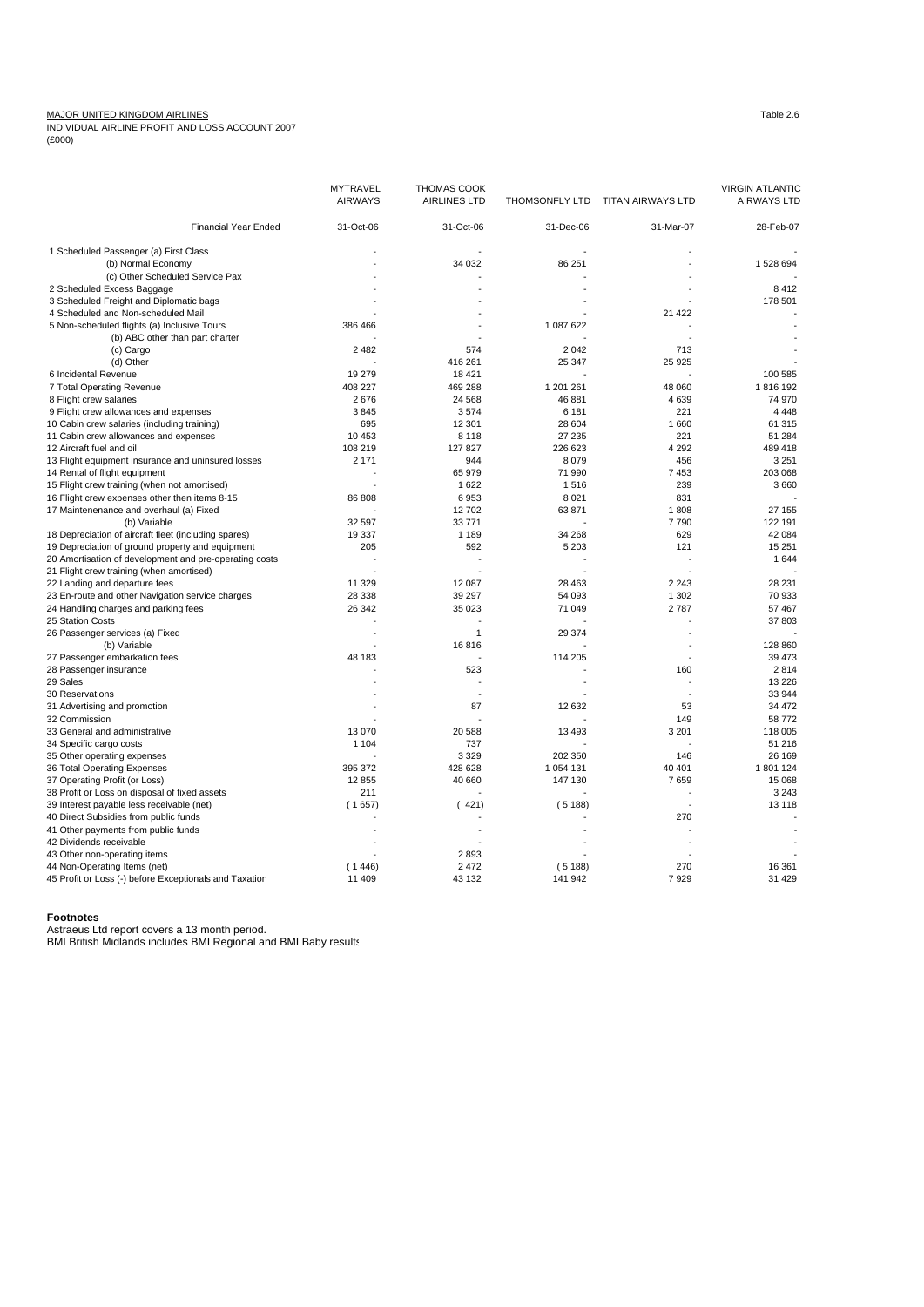| <b>FIRST CHOICE</b><br><b>GLOBAL SUPPLY</b><br><b>FLYGLOBESPAN</b><br><b>GB AIRWAYS LTD</b><br>JET2.COM LTD<br><b>AIRWAYS LTD</b><br><b>FLIGHTLINE LTD</b><br>FLYBE LTD<br><b>SYSTEMS LTD</b><br>31-Dec-06<br>31-Oct-06<br>31-Oct-06<br>31-Mar-07<br>31-Mar-07<br>31-Dec-06<br>31-Mar-07<br>291 615<br>119 015<br>244 997<br>186 136 | <b>MONARCH</b><br><b>AIRLINES</b><br>31-Oct-06<br>213 730 |
|--------------------------------------------------------------------------------------------------------------------------------------------------------------------------------------------------------------------------------------------------------------------------------------------------------------------------------------|-----------------------------------------------------------|
|                                                                                                                                                                                                                                                                                                                                      |                                                           |
|                                                                                                                                                                                                                                                                                                                                      |                                                           |
|                                                                                                                                                                                                                                                                                                                                      |                                                           |
|                                                                                                                                                                                                                                                                                                                                      |                                                           |
| 941<br>$\overline{a}$                                                                                                                                                                                                                                                                                                                |                                                           |
| 1 2 4 1<br>562<br>2 5 2 6                                                                                                                                                                                                                                                                                                            | 988                                                       |
| 3538<br>$\sim$                                                                                                                                                                                                                                                                                                                       | 370                                                       |
| 317<br>28 376                                                                                                                                                                                                                                                                                                                        |                                                           |
| 508 802<br>859<br>3 9 8 7<br>$\overline{\phantom{a}}$<br>4913<br>$\sim$<br>$\overline{a}$                                                                                                                                                                                                                                            | 263 108                                                   |
| 1770<br>49 385<br>602<br>50 086<br>$\overline{\phantom{a}}$                                                                                                                                                                                                                                                                          |                                                           |
| 648<br>29 691<br>784<br>17 765<br>$\overline{\phantom{a}}$                                                                                                                                                                                                                                                                           | 253<br>$\overline{\phantom{a}}$                           |
| 21 094<br>1937<br>3678<br>$\overline{\phantom{a}}$<br>$\sim$<br>$\overline{a}$                                                                                                                                                                                                                                                       | 55 547                                                    |
| 120 401<br>532 607<br>29 691<br>348 013<br>255 338<br>50 086<br>239 129                                                                                                                                                                                                                                                              | 533 996                                                   |
| 33 277<br>2 3 1 8<br>22 853<br>6525<br>15 821<br>6480<br>14 575                                                                                                                                                                                                                                                                      | 37 183                                                    |
| 9563<br>251<br>4881<br>885<br>2011<br>1 1 3 1                                                                                                                                                                                                                                                                                        | 3555                                                      |
| 21 4 12<br>802<br>2892<br>7 3 0 8<br>5786<br>6715<br>$\overline{a}$                                                                                                                                                                                                                                                                  | 24 099                                                    |
| 5739<br>241<br>1 4 3 3<br>38<br>1790<br>986<br>$\sim$                                                                                                                                                                                                                                                                                | 10 663                                                    |
| 120 496<br>4 1 2 0<br>55 808<br>66879<br>17<br>61 851<br>35 306                                                                                                                                                                                                                                                                      | 142 870                                                   |
| 1500<br>360<br>2 2 0 2<br>1 0 5 0<br>667<br>2 4 9 7<br>$\overline{\phantom{a}}$                                                                                                                                                                                                                                                      | 2 3 4 7                                                   |
| 67836<br>3 2 6 5<br>39 236<br>24 5 95<br>23 122<br>24 517<br>19 994                                                                                                                                                                                                                                                                  | 33 040                                                    |
| 2761<br>400<br>2 1 0 3<br>816<br>636<br>566<br>1754                                                                                                                                                                                                                                                                                  | 2079                                                      |
| 497<br>3014<br>3518<br>2 1 3 0<br>3 9 9 0<br>85<br>$\sim$                                                                                                                                                                                                                                                                            |                                                           |
| 45 132<br>1 1 5 2<br>5 4 5 6<br>5881<br>43<br>$\sim$<br>$\overline{\phantom{a}}$                                                                                                                                                                                                                                                     | 5879                                                      |
| 5925<br>11 0 21<br>$\sim$ $-$<br>37 659<br>6446<br>13 607<br>32 156                                                                                                                                                                                                                                                                  | 57 579                                                    |
| 5 2 0 0<br>28<br>253<br>10760<br>5 9 0 6<br>658                                                                                                                                                                                                                                                                                      | 19 199                                                    |
| 195<br>1479<br>$\sim$<br>637<br>23<br>1 1 8 9<br>1 3 3 4                                                                                                                                                                                                                                                                             | 1 1 1 2                                                   |
| 533<br>1655<br>31<br>$\overline{\phantom{a}}$                                                                                                                                                                                                                                                                                        |                                                           |
| $\sim$<br>$\sim$<br>- -<br>$\overline{a}$                                                                                                                                                                                                                                                                                            |                                                           |
| 16 630<br>626<br>30 016<br>7998<br>9 2 1 7<br>5<br>9 1 5 3                                                                                                                                                                                                                                                                           | 13 965                                                    |
| 38 36 9<br>1 3 0 5<br>12 3 58<br>$\overline{7}$<br>19730<br>16774<br>21 690                                                                                                                                                                                                                                                          | 42 415                                                    |
| 1657<br>9672<br>43<br>16 4 46<br>45 086<br>23 264<br>23 117                                                                                                                                                                                                                                                                          | 46 582                                                    |
| 9685<br>4 3 9 1<br>13 194<br>$\sim$                                                                                                                                                                                                                                                                                                  |                                                           |
| $\sim$<br>4717<br>$\sim$<br>$\sim$ $-$<br>- 1                                                                                                                                                                                                                                                                                        |                                                           |
| 22 264<br>420<br>17 276<br>8 0 3 6<br>5 5 9 2                                                                                                                                                                                                                                                                                        | 32 384                                                    |
| 750<br>146<br>1 4 2 5<br>15794<br>$\sim$                                                                                                                                                                                                                                                                                             | 9741                                                      |
| 3673<br>152<br>965<br>307<br>48                                                                                                                                                                                                                                                                                                      | 2 4 0 7                                                   |
| 125<br>$\sim$ $-$<br>2 1 1 1<br>612<br>$\overline{\phantom{a}}$                                                                                                                                                                                                                                                                      | 593                                                       |
| $\sim$ $-$<br>2 2 9 1<br>4528<br>2706<br>$\overline{\phantom{a}}$                                                                                                                                                                                                                                                                    | 2 5 5 1                                                   |
| 47<br>10 928<br>4766<br>5 4 0 6<br>$\overline{\phantom{a}}$                                                                                                                                                                                                                                                                          | 4716                                                      |
| 235<br>91<br>3936<br>10789                                                                                                                                                                                                                                                                                                           | 361                                                       |
| 17 5 64<br>15 669<br>2 2 1 8<br>36 735<br>2750<br>12 124<br>2 3 9 3                                                                                                                                                                                                                                                                  | 24 638                                                    |
| 326<br>818<br>363<br>$\sim$<br>1 1 0 9<br>$\sim$<br>$\sim$                                                                                                                                                                                                                                                                           |                                                           |
| $\sim$<br>195<br>$\sim$<br>$\overline{\phantom{a}}$<br>$\sim$                                                                                                                                                                                                                                                                        |                                                           |
| 471 137<br>29 381<br>342 477<br>118 337<br>251 174<br>48 848<br>239 139                                                                                                                                                                                                                                                              | 519 958                                                   |
| 61 470<br>310<br>5 5 3 6<br>2 0 6 4<br>1 2 3 8<br>4 1 6 4<br>(10)                                                                                                                                                                                                                                                                    | 14 0 38                                                   |
| 3<br>(93)<br>(1139)<br>1 2 4 3<br>21                                                                                                                                                                                                                                                                                                 | 452                                                       |
| (1258)<br>15<br>139<br>(2815)<br>141<br>3 4 7 6<br>$\sim$                                                                                                                                                                                                                                                                            | (4990)                                                    |
| $\sim$                                                                                                                                                                                                                                                                                                                               |                                                           |
|                                                                                                                                                                                                                                                                                                                                      |                                                           |
| (10044)<br>(1903)                                                                                                                                                                                                                                                                                                                    |                                                           |
| (11299)<br>(1139)<br>139<br>1 5 9 4<br>(78)<br>(1572)<br>141                                                                                                                                                                                                                                                                         | (4538)                                                    |
| 232<br>4 3 9 7<br>2 2 0 3<br>2 5 9 2<br>1 3 7 9<br>1584<br>50 171                                                                                                                                                                                                                                                                    | 9500                                                      |